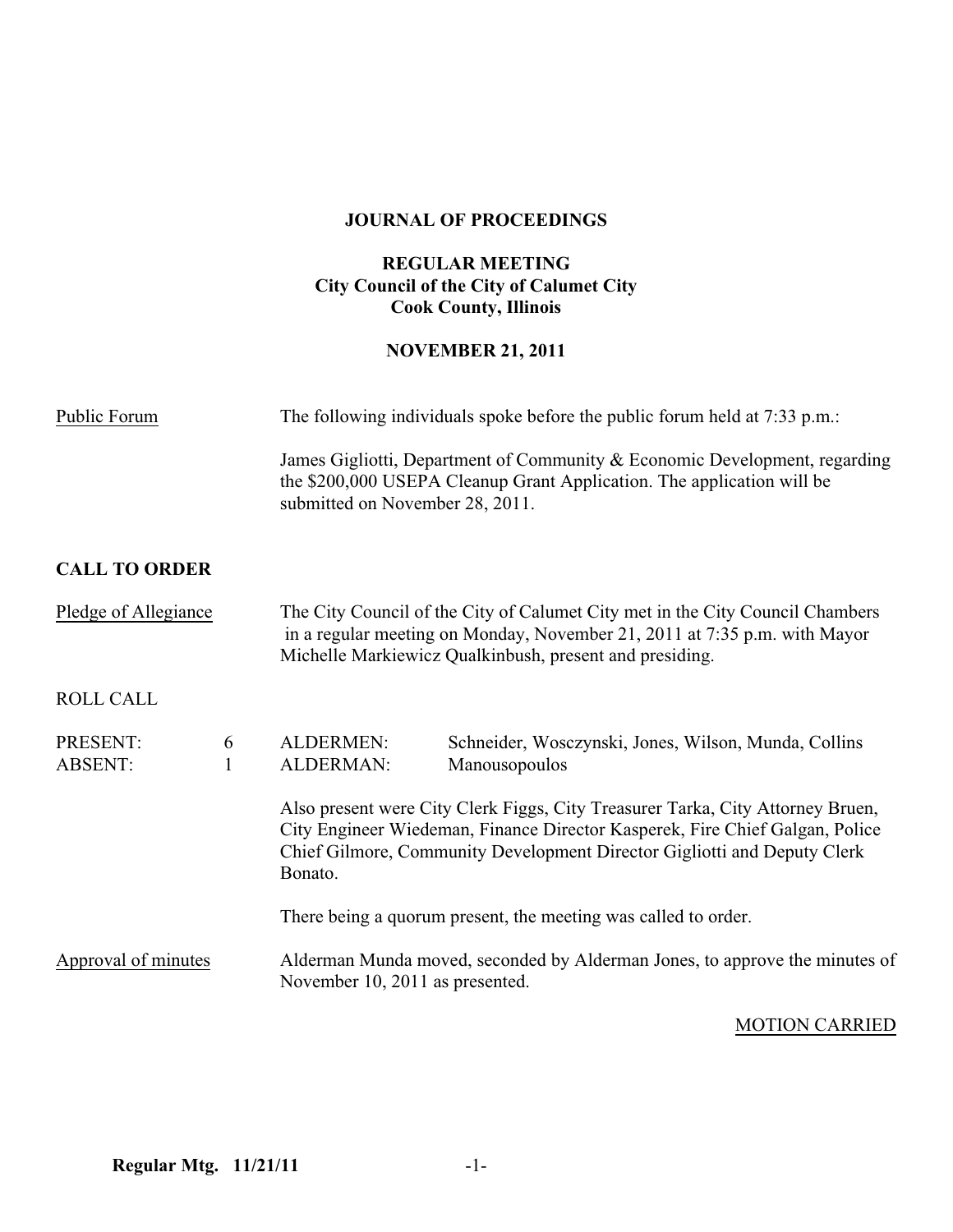# **REPORTS OF STANDING COMMITTEES**

| Finance              | Alderman Wilson had no report.                                                                                                                                                                                                                                                                                                                                                                                                                                                                                                         |  |  |
|----------------------|----------------------------------------------------------------------------------------------------------------------------------------------------------------------------------------------------------------------------------------------------------------------------------------------------------------------------------------------------------------------------------------------------------------------------------------------------------------------------------------------------------------------------------------|--|--|
| <b>Public Safety</b> | Alderman Wosczynski had no report.                                                                                                                                                                                                                                                                                                                                                                                                                                                                                                     |  |  |
| Committee changes    | Mayor Michelle Markiewicz Qualkinbush: "We will be looking at some<br>committee assignments. If anyone has any wishes or wants to change committees,<br>I would appreciate the input to take into consideration. Hopefully by the next<br>meeting, we will have the committees together. Alderman Schneider has been<br>here a week or two and he will not be the chairman of public utilities at this point.<br>Anything that the aldermen would like to submit, please submit in a timely<br>fashion to make this committee changes" |  |  |
| Ord. & Res.          | Alderman Jones had no report.                                                                                                                                                                                                                                                                                                                                                                                                                                                                                                          |  |  |
| H.E.W.               | Alderman Munda had no report.                                                                                                                                                                                                                                                                                                                                                                                                                                                                                                          |  |  |
| Permits & Licenses   | Alderman Collins was absent.                                                                                                                                                                                                                                                                                                                                                                                                                                                                                                           |  |  |
| Public Works         | Alderman Manousopoulos was absent.                                                                                                                                                                                                                                                                                                                                                                                                                                                                                                     |  |  |
|                      | Mayor Michelle Markiewicz Qualkinbush: "Alderman Manousopoulos has an<br>excused absence this evening. Alderman Collins has a function this evening and<br>will be a few minutes late."                                                                                                                                                                                                                                                                                                                                                |  |  |

# **CITY COUNCIL REPORTS**

| Mayor's report | Mayor Michelle Markiewicz Qualkinbush: "I would just like to say thank you to<br>Mayor Polk from the Village of Burnham. I went out to a ribbon cutting for their<br>new street lighting project on Burnham Avenue. They have new street lights and<br>new decorative sidewalk lights. There is a bonfire out there and a lot of the<br>residents came out. I encourage all of our residents as you are traveling Burnham<br>Avenue to work or to the train to take note of the nice project that they have. |
|----------------|--------------------------------------------------------------------------------------------------------------------------------------------------------------------------------------------------------------------------------------------------------------------------------------------------------------------------------------------------------------------------------------------------------------------------------------------------------------------------------------------------------------|
|                | The Village of Burnham used stimulus monies to do this. Just a shout to our<br>neighbors out north. Good job and our residents will benefit as well."                                                                                                                                                                                                                                                                                                                                                        |
| Ald. Schneider | Alderman Schneider announced next Wednesday, November 30, 2011 the<br>V.F., W. Post 8141 will be having their Spaghetti Dinner. Dinners are served from<br>4:30 p.m. to 7:00 p.m. The cost is \$6.50 for adults and \$3.50 for children.                                                                                                                                                                                                                                                                     |
|                | The Ladies Auxiliary will also have a bake sale and all the proceeds going toward<br>cancer research. The V.F.W. is located in the first ward at 664 Hirsch Avenue and<br>they have a spaghetti dinner every fifth Wednesday of the month. For more<br>information contact $(708) 862-7913$ .                                                                                                                                                                                                                |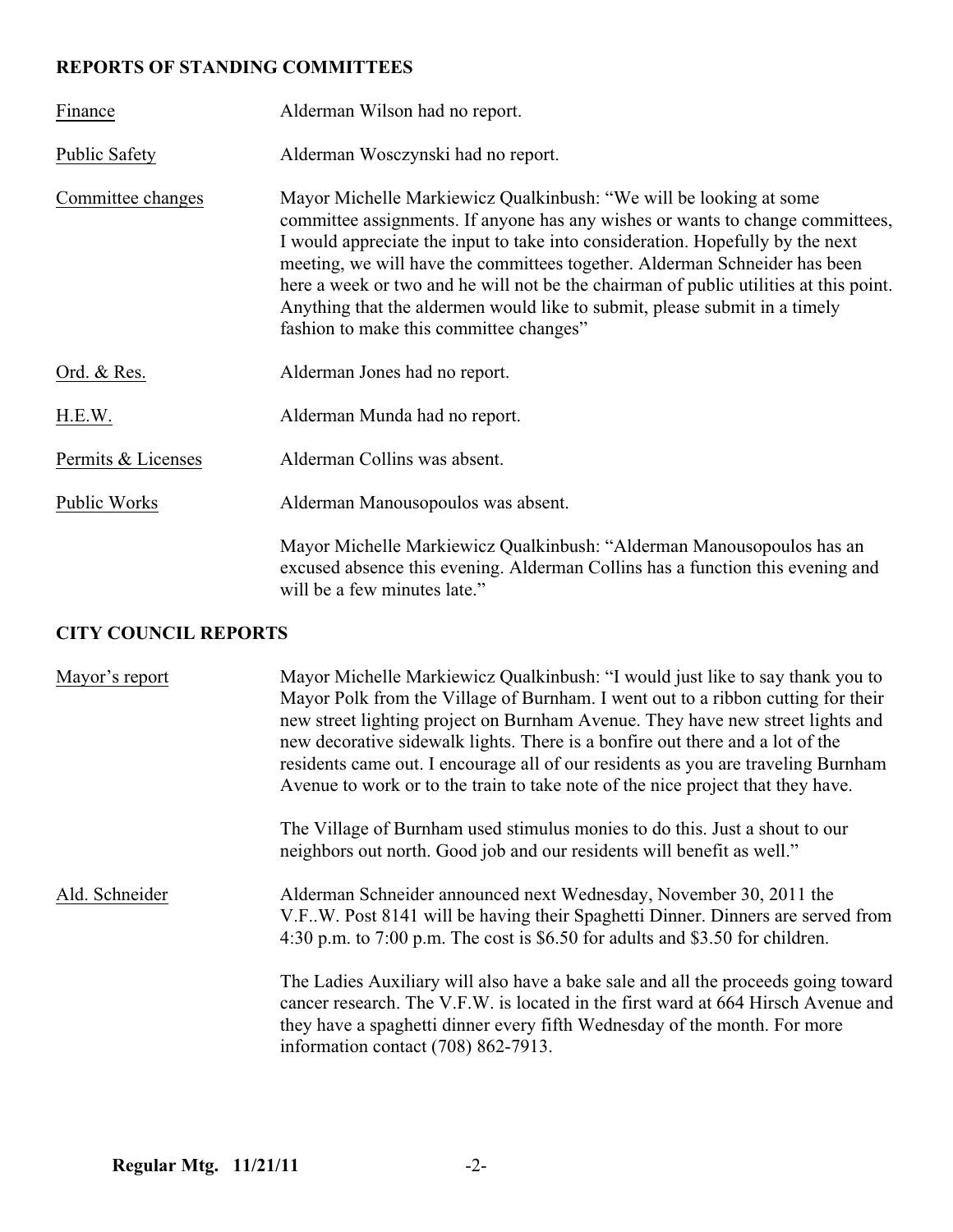| Sounds of the Season/<br>St. Victor - 12/4/11                      | Alderman Schneider announced at St. Victor the South Suburban College music<br>department and the South Suburban Coral will be performing at 553 Hirsch on<br>Sunday, December 4, 2011 at 4:00 p.m. The 11 <sup>th</sup> annual celebration features the<br>sounds of the season with performances of Christmas music of and for all ages.<br>Admission is free. For more information contact the South Suburban College<br>music department at (708) 596-2000. |
|--------------------------------------------------------------------|-----------------------------------------------------------------------------------------------------------------------------------------------------------------------------------------------------------------------------------------------------------------------------------------------------------------------------------------------------------------------------------------------------------------------------------------------------------------|
| <b>Calumet Memorial Park</b><br>District sponsor needy<br>families | Alderman Schneider announced that the friends and staff from the Calumet<br>Memorial Park District sponsor needy families for the holidays. The families are<br>recommended by the local schools social workers.                                                                                                                                                                                                                                                |
|                                                                    | Donations to the program are being accepted. Donations can be dropped off at the<br>Memorial Park Business office at 626 Wentworth Avenue or the Sandridge<br>Community Center, 600 Oglesby. Donations accepted until December 16, 2011.<br>For more information contact Briana at (708) 862-0880.                                                                                                                                                              |
| Ald. Collins entered mtg.                                          | Alderman Collins entered the meeting at 7:41 p.m.                                                                                                                                                                                                                                                                                                                                                                                                               |
| Ald. Wosczynski - report                                           | Alderman Wosczynski thanked the Chief Gilmore for attending the Second Ward<br>Town Meeting on November 16, 2011.                                                                                                                                                                                                                                                                                                                                               |
|                                                                    | There was a representative from Commissioner Larry Rogers, Board of Review<br>present and residents were able to fill out forms for a possible tax break.                                                                                                                                                                                                                                                                                                       |
| Ward Food Drive                                                    | Alderman Wosczynski announced that the 24 <sup>th</sup> Annual Thanksgiving Food Drive<br>is in progress thru November 30, 2011. Residents are encouraged to bring non-<br>perishable food items. All donations will go to the needy of Calumet City.                                                                                                                                                                                                           |
| Ward Toy Drive                                                     | Alderman Wosczynski announced the 17 <sup>th</sup> Annual Toy Drive starting December<br>1, 2011. New toys and like, new toys are accepted. Residents are encouraged to<br>participate.                                                                                                                                                                                                                                                                         |
|                                                                    | Donations can be dropped off at Bank Financial, 1901 Sibley Boulevard, Harris<br>Bank, 555 Burnham Avenue and First Savings of Hegewisch, 1100 Sibley<br>Boulevard.                                                                                                                                                                                                                                                                                             |
| <b>Happy Thanksgiving</b>                                          | Alderman Wosczynski wished all the residents a Happy, and healthy<br>Thanksgiving and spend time with your families.                                                                                                                                                                                                                                                                                                                                            |
| Ald. Jones - report                                                | Alderman Jones thanked the residents who participated in the leaf program and<br>remind residents that the leaf pickup for the third ward is on Fridays until the first<br>snow.                                                                                                                                                                                                                                                                                |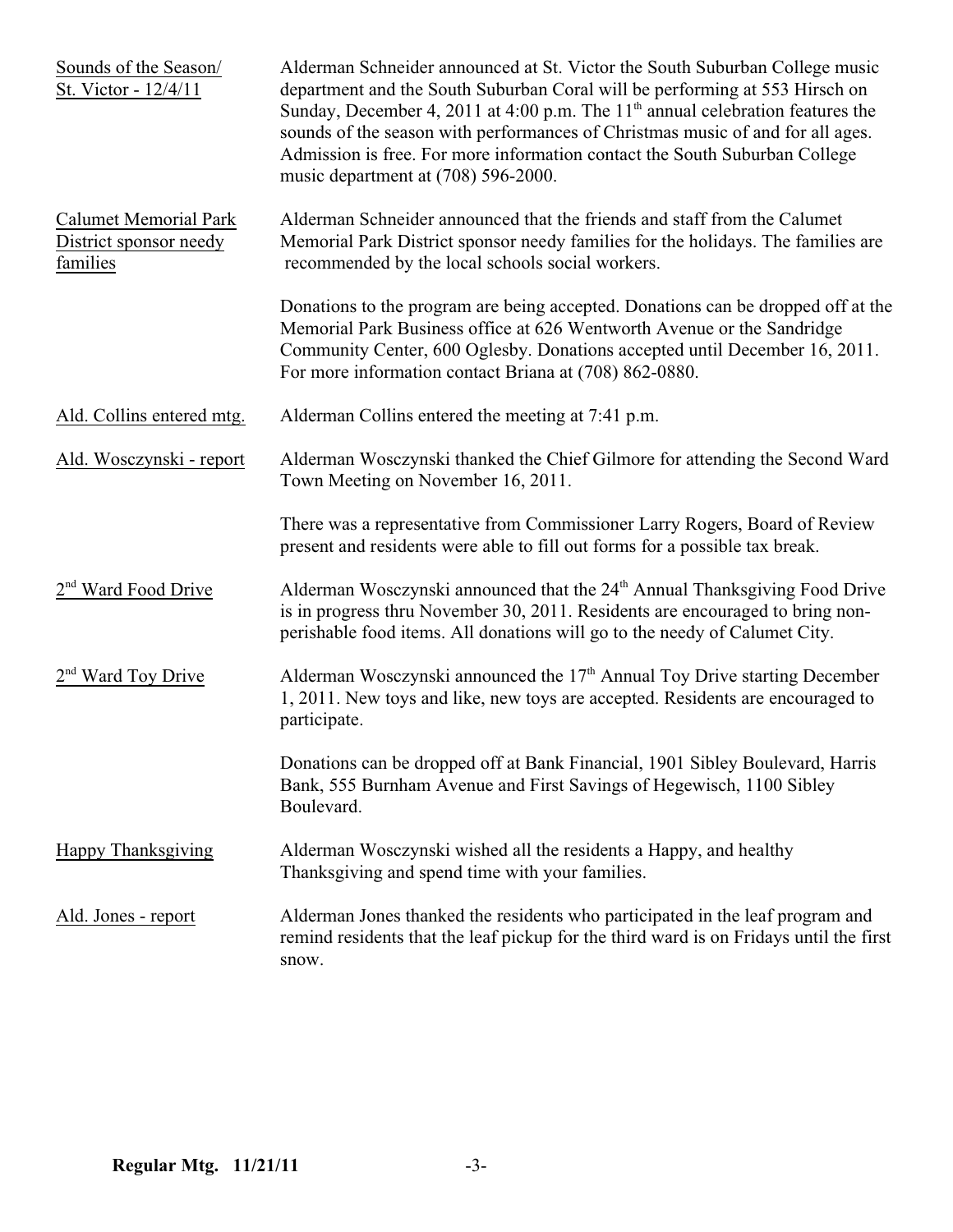| Third Ward toy/coat drive                                                                      | Alderman Jones announced his office in conjunction with Mattel Toy Co. and<br>Destiny Dental will be collecting toys and coats starting November 21, 2011 for<br>needy families this holiday season.                                                                                                                                                                   |
|------------------------------------------------------------------------------------------------|------------------------------------------------------------------------------------------------------------------------------------------------------------------------------------------------------------------------------------------------------------------------------------------------------------------------------------------------------------------------|
|                                                                                                | Clean, gently used coats and jackets and new toys for children ages 3 to 16 are<br>being collected at 1910 Sibley Boulevard, Calumet City. Donations will be<br>accepted from 9:00 a.m. to 5:00 p.m. through December 13, 2011. Contact his<br>office at (708) 891-8193.                                                                                               |
|                                                                                                | Illinois Hardest Hit program Alderman Jones reminded residents who would like to take advantage of the<br>Illinois Hardest Hit program to contact his office. The program helps residents<br>pay their mortgage if they are behind. Income requirements are needed or visit<br>www.illinoishardeshitprogram.org or contact his office at (708) 891-8193.               |
| $3rd$ ward visiting high<br>schools discussion HIV<br>aides awareness                          | Alderman Jones announced in conjunction with his office and the Clear Channel<br>and the Illinois Broadcaster Association will be starting in January to go to high<br>school to discuss HIV aides awareness and partnering with UIC to discuss dental<br>hygiene. For more information contact his office at (708) 891-8193 or email<br>him at tjones@calumetcity.org |
| <b>Associated Firefighters</b><br>of Illinois/Springfield<br>Legislative conference<br>2/27/12 | Alderman Jones announced his office received a letter from the Associated<br>Firefighters of Illinois regarding elected officials attending legislative conference<br>and be a firefighter for a day in Springfield, Monday, February 27, 2012 from<br>10:00 a.m. to 4:00 p.m. All colleagues invited to attend.                                                       |
| Happy Thanksgiving                                                                             | Alderman Jones wished all residents a Happy Thanksgiving and encourage<br>residents to help the needy of Calumet City or volunteer for an organization.                                                                                                                                                                                                                |
| Happy Thanksgiving                                                                             | Alderman Wilson wished all residents a Happy Thanksgiving and enjoy families<br>and help out the less fortunate.                                                                                                                                                                                                                                                       |
|                                                                                                | Alderman Wilson announced that he looks forward to see the residents of<br>Bernadine Manor and Ginger Ridge as he goes around to spread holiday cheer.                                                                                                                                                                                                                 |
| Amend handicap parking<br>by adding: $507-157$ th St.                                          | Alderman Munda moved, seconded by Alderman Wosczynski, to amend the<br>handicap parking ordinance by adding: 507-157th Street.                                                                                                                                                                                                                                         |
|                                                                                                | <b>MOTION CARRIED</b>                                                                                                                                                                                                                                                                                                                                                  |
| Amend parking ordinance                                                                        | Alderman Munda moved, seconded by Alderman Collins, to amend the parking<br>ordinance and direct the City Attorney to prepare an ordinance for "one way" on<br>157 <sup>th</sup> Street at the intersections of Forsythe Avenue and 157 <sup>th</sup> Street and                                                                                                       |

# MOTION CARRIED

street heading eastbound.

northbound, Legion Drive where it intersects with  $157<sup>th</sup>$  Street that is a one-way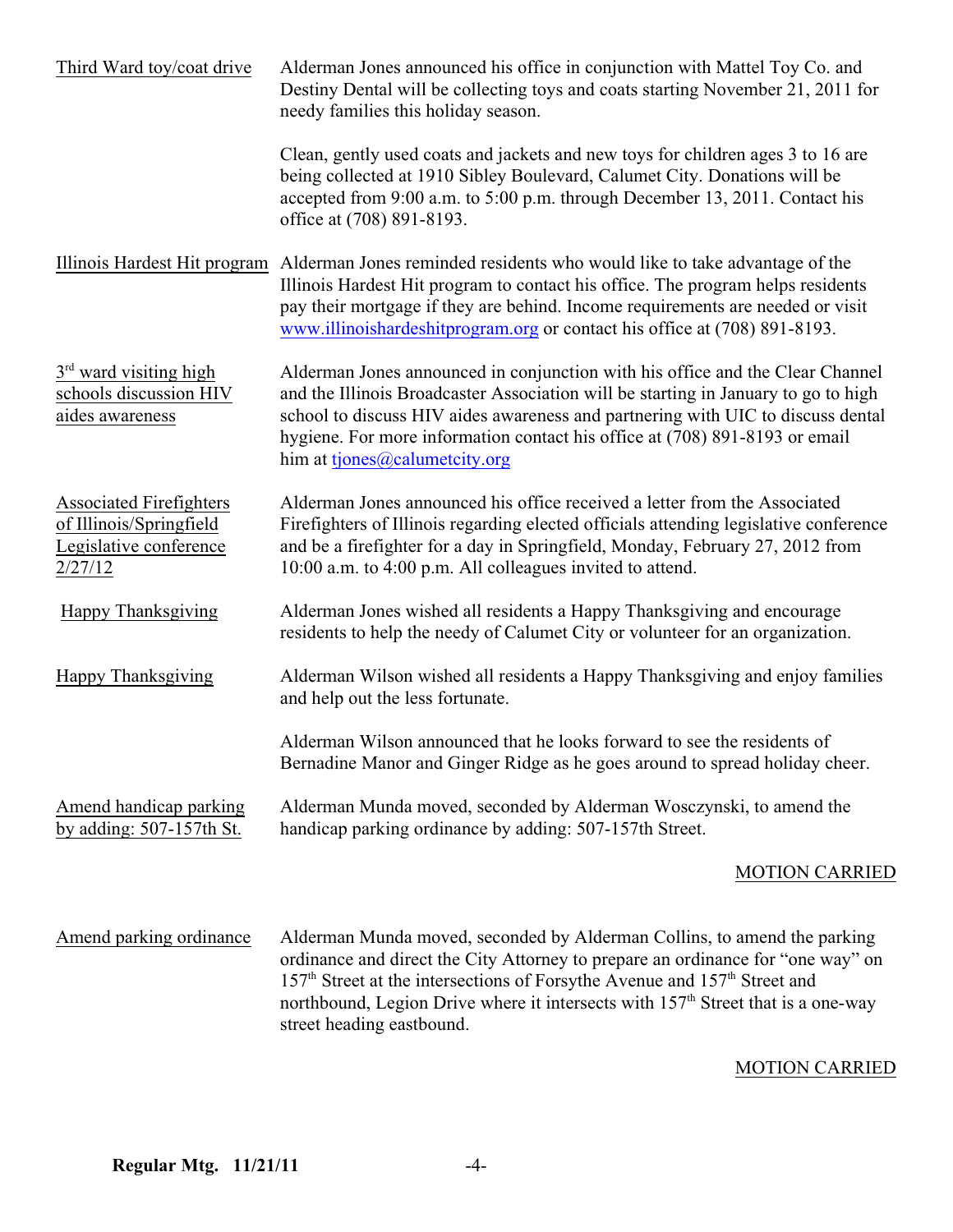| Leaf program                                  | Alderman Munda announced that the leaf program is in effect. He encourages<br>residents to be patient due to the rain and to contact his office at (708) 891-8195.                                                                                                                               |
|-----------------------------------------------|--------------------------------------------------------------------------------------------------------------------------------------------------------------------------------------------------------------------------------------------------------------------------------------------------|
| Attend crime meetings/<br>report crime        | Alderman Munda encourages residents to attend monthly crime watch meetings<br>and report the crime or suspicious activity to the police department.                                                                                                                                              |
| Ald. Collins - report                         | Alderman Collins apologizes for being late to meeting had an event at the Garden<br>House that was pre-scheduled.                                                                                                                                                                                |
| Amend residential permit<br>parking ordinance | Alderman Collins moved, seconded by Alderman Wosczynski, to amend the<br>residential permit parking ordinance and direct the City Attorney to prepare an<br>ordinance by adding three streets: Superior Avenue, Newell Avenue and Buffalo<br>Avenue. (Residents will be displaying purple signs) |
|                                               | <b>MOTION CARRIED</b>                                                                                                                                                                                                                                                                            |
| Thank City Clerk Figgs                        | Alderman Collins thanked City Clerk Figgs for attending and serving residents at<br>the Park of River Oaks on Friday, November 18, 2011 and the residents for<br>attending the potluck.                                                                                                          |
| Thank Garden House                            | Alderman Collins thanked the 100 plus residents that came down to the Garden<br>House for the potluck and thank you for supporting the event.                                                                                                                                                    |
| Residents report crime                        | Alderman Collins encourages residents to be cautious during the holiday season<br>and to report crime or suspicious activity to the police department. He will be<br>putting out in the 7 <sup>th</sup> Ward newsletter tips during the holiday season.                                          |
| 7 <sup>th</sup> Ward toy/coat drive           | Alderman Collins announced the 7 <sup>th</sup> Ward Toy and Coat Drive. Residents are<br>encouraged to donate through the third week of December.                                                                                                                                                |
| City Hall Tree Lighting<br>12/25/2011         | Mayor Michelle Markiewicz Qualkinbush reminded residents about the City Hall<br>Tree Lighting on Friday, November 25, 2011 from $6:00$ p.m. to $8:00$ p.m. in<br>conjunction with Calumet Memorial Park District. Residents encouraged to<br>attend.                                             |
| <b>Happy Thanksgiving</b>                     | Mayor Michelle Markiewicz Qualkinbush wished all the residents a Happy<br>Thanksgiving. Residents are encouraged to donate time or canned goods during<br>the holiday season.                                                                                                                    |
| Happy Thanksgiving                            | City Treasurer Tarka wished all residents a Happy Thanksgiving.                                                                                                                                                                                                                                  |
| <b>Happy Thanksgiving</b>                     | City Clerk Figgs wished all residents a Happy Thanksgiving and safe holiday.                                                                                                                                                                                                                     |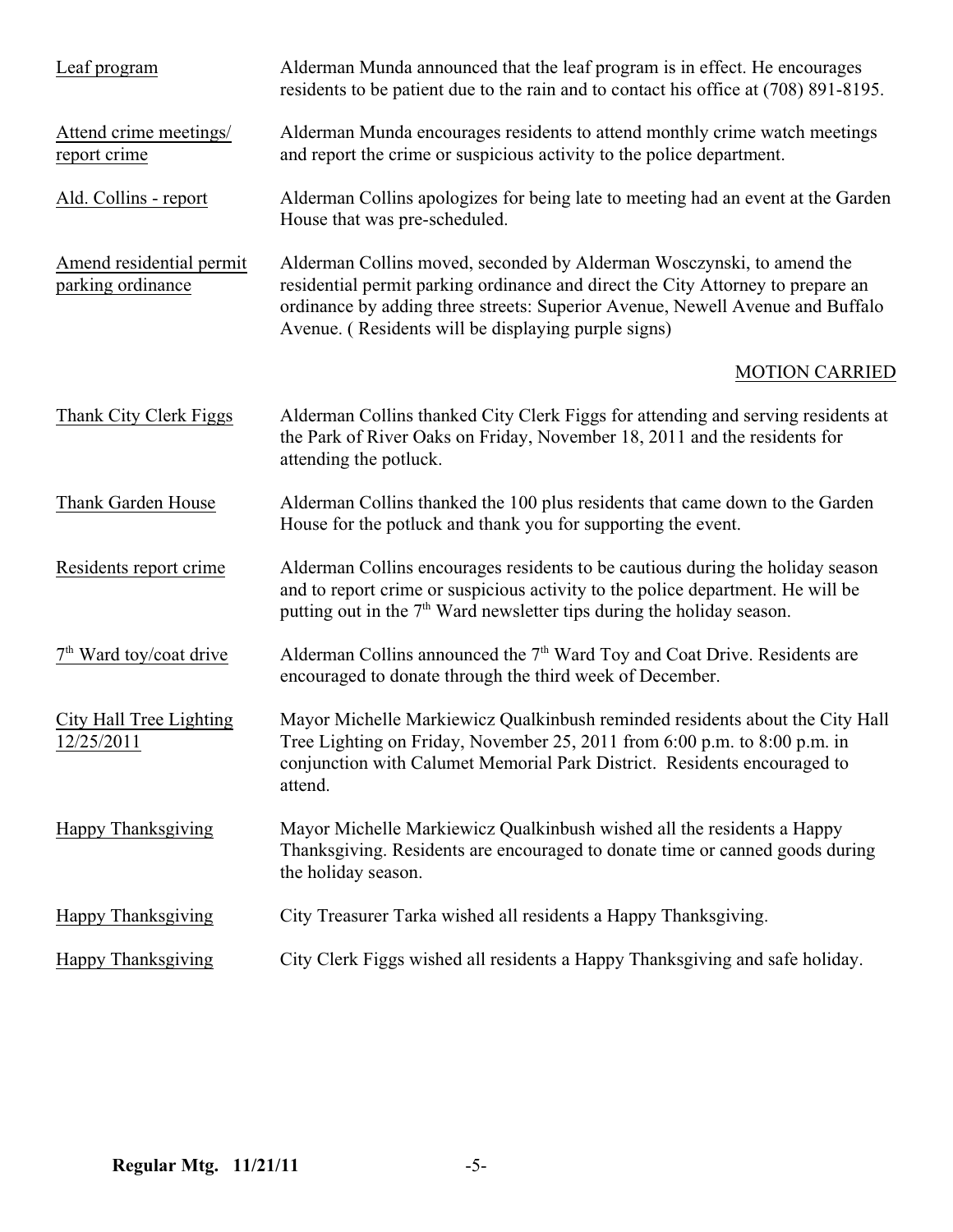# **INFORMATIONAL ITEMS TO BE ACCEPTED AND PLACED ON FILE**

| City Treasurer Tarka/<br>re: Investment Report                          | RE: Investment Report for the Quarter Ended September 30, 2011.                                           |
|-------------------------------------------------------------------------|-----------------------------------------------------------------------------------------------------------|
| Police Chief Gilmore/<br>re: traffic study - Harding<br>& Stoney Island | RE: Traffic Study - Harding & Stoney Island.                                                              |
| Community & Economic<br>Development Dir. Gigliotti                      | RE: \$200,000 USEPA Cleanup Grant.                                                                        |
| Accept $&$ place on file                                                | Alderman Munda moved, seconded by Alderman Wosczynski, to accept the<br>communications and place on file. |
|                                                                         | <b>MOTION CARRIED</b>                                                                                     |

### **NEW BUSINESS**

|                      | Adopt Citizen Participation Alderman Wosczynski moved, seconded by Alderman Wilson, to adopt the |
|----------------------|--------------------------------------------------------------------------------------------------|
| Plan/IKE Grant Award | Citizen Participation Plan as part of the IKE Grant Award for the State Street                   |
|                      | Pump Station; per Robinson Engineering.                                                          |

### MOTION CARRIED

### **BUILDING PERMITS**

| <b>GARAGE - VARIANCE</b>    |                                                                                                                                                                               |
|-----------------------------|-------------------------------------------------------------------------------------------------------------------------------------------------------------------------------|
| 16-167th Place - $6th$ Ward |                                                                                                                                                                               |
| Approve permits             | Alderman Jones moved, seconded by Alderman Munda, to approve the building<br>permit for a garage variance at 16-167th Place, pending approval from Alderman<br>Manousopoulos. |
|                             | <b>MOTION CARRIED</b>                                                                                                                                                         |

#### **RESOLUTIONS AND ORDINANCES**

<u>Res. #1: congratulating</u> Resolution congratulating Dr. Isaac L. Floyd and Fellowship Baptist Church,<br>Rev. Floyd & Fellowship 2025-175th Street, Lansing, Illinois, on their 7<sup>th</sup> Anniversary. Rev. Floyd & Fellowship 2025-175th Street, Lansing, Illinois, on their  $7<sup>th</sup>$  Anniversary.<br>Baptist Church (see attached page 6A)  $(see attached page 6A)$  $(Res. \#11-56)$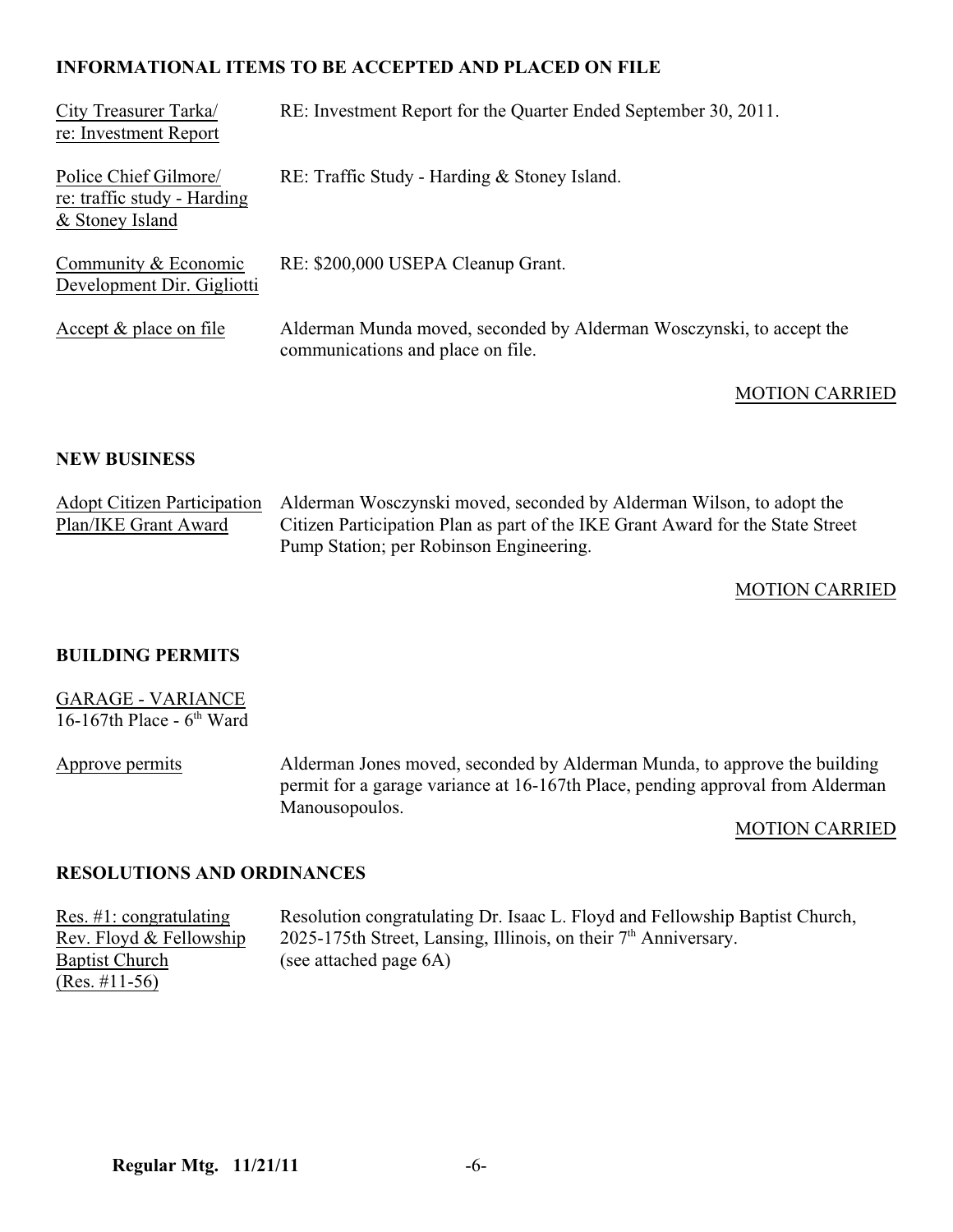| Res. $#2$ : compliance<br>Illinois Truth in Taxation<br>Act for 2011 Tax Levy<br>collected in 2012<br>$(Res. #11-57)$ |                                     | Resolution of the City of Calumet City for Compliance with the Illinois Truth<br>in Taxation Act for the 2011 Tax Levy Collected in 2012 relating to the Corporate<br>Fund, the Library Fund, the IMRF Pension Fund, the Police and Fire Pension<br>Funds and the Debt Service Funds.<br>(see attached page 7A) |                                                                               |  |
|-----------------------------------------------------------------------------------------------------------------------|-------------------------------------|-----------------------------------------------------------------------------------------------------------------------------------------------------------------------------------------------------------------------------------------------------------------------------------------------------------------|-------------------------------------------------------------------------------|--|
| Res. $\#3$ : congratulating<br>CP Crawford on $106th$ b-day<br>$(Res. #11-58)$                                        |                                     | Resolution congratulating CP Crawford from the Victory Center of River Oaks<br>on his 106 <sup>th</sup> birthday. (see attached page 7B)                                                                                                                                                                        |                                                                               |  |
| Pass Resolutions                                                                                                      |                                     | Alderman Collins moved, seconded by Alderman Wilson, to pass the Resolutions<br>as presented.                                                                                                                                                                                                                   |                                                                               |  |
| <b>ROLL CALL</b>                                                                                                      |                                     |                                                                                                                                                                                                                                                                                                                 |                                                                               |  |
| YEAS:<br>NAYS:<br><b>ABSENT:</b>                                                                                      | 6<br>$\overline{0}$<br>$\mathbf{1}$ | <b>ALDERMEN:</b><br><b>ALDERMEN:</b><br><b>ALDERMAN:</b>                                                                                                                                                                                                                                                        | Schneider, Wosczynski, Jones, Wilson, Munda, Collins<br>None<br>Manousopoulos |  |
|                                                                                                                       |                                     |                                                                                                                                                                                                                                                                                                                 | <b>MOTION CARRIED</b>                                                         |  |

# **FINANCIAL MATTERS**

| Remit payment/Robinson<br>Engineering/ $$13,605.00$                    | Approve payment to Robinson Engineering in the amount of \$13,605.00 for State<br>Street Resurfacing Improvements and direct the City Treasurer to remit payment<br>to Robinson Engineering in the amount not to exceed \$13,605.00 and charge to<br>account #010-99-2-600.                                                                                                                                                                              |
|------------------------------------------------------------------------|----------------------------------------------------------------------------------------------------------------------------------------------------------------------------------------------------------------------------------------------------------------------------------------------------------------------------------------------------------------------------------------------------------------------------------------------------------|
| Approve attendance/Ald.<br>Wilson/March 2-6, 2012<br>annual conference | Approve the attendance of Alderman Brian Wilson to the American Society for<br>Public Administration Annual Conference on March 2, 2012 to March 6, 2012<br>and direct the City Treasurer to remit payment to Alderman Wilson in the amount<br>of \$2,000.00 for travel/hotel/expenses and \$399.00 for the conference registration<br>fee made payable to the American Society for Public Administration; to be<br>charged to account $#010-10-2-300$ . |
| Remit payment/KRC<br>Calumet City 836/<br>\$47,885.71                  | Authorize the City Treasurer to remit payment to KRC Calumet City 836, Inc.<br>in the amount of \$47,885.71 representing the city's 50% share of sales tax<br>received by the city for the accounting period April 1, 2011 through June 30,<br>2011; to be charged to the Corporate Fund - Contractual Obligations line item<br>#010-99-2-696.                                                                                                           |
| Approve payroll                                                        | Approve payroll (\$772,923.47)                                                                                                                                                                                                                                                                                                                                                                                                                           |
| Approve bill listing                                                   | Approve bill listing (\$308,332.84)                                                                                                                                                                                                                                                                                                                                                                                                                      |
| Approve legal bill listing                                             | Approve legal bill listing (\$9,037.25)                                                                                                                                                                                                                                                                                                                                                                                                                  |